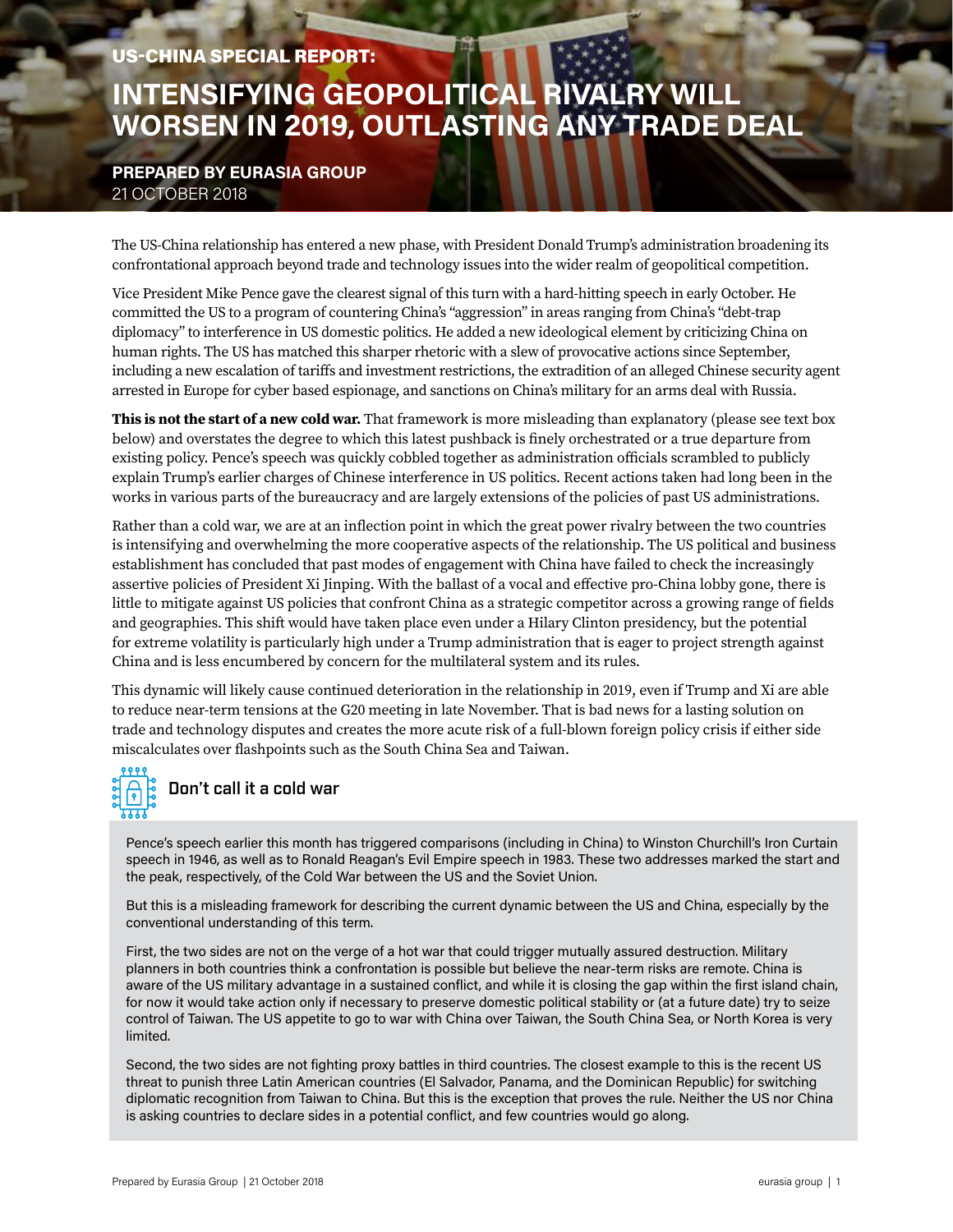

Another element of a true cold war is ideological competition, where the US-China rivalry is starting to become serious. Especially since last year's 19th Party Congress, China has become more comfortable explicitly identifying itself as an alternative model to Western liberal democracies. Moreover, the US and other Western countries are increasingly concerned about China's efforts to shape political and cultural debates in the West through Confucius Institutes, overseas state media, and the spread of Communist Party cells overseas. However, Beijing is not interested in replacing the current international system, which it has largely benefited from; it would rather shape it to accommodate China's policies and influence.

The one area where "cold war" is an apt metaphor is the realm of technology competition between the US and China. This formed the basis of Eurasia Group's #3 global top risk for 2018, released at the start of the year, and has played out to an extent that has surprised even us. As noted, the innovation rivalry between the US and China is prompting both powers to erect barriers against each other's technology, and to battle for control over global standards and market share. This dynamic shows no sign of slowing in 2019, and in fact could force more companies and countries to effectively choose sides in areas such as 5G network deployment—with or without Chinese equipment.

#### A new attitude, but a shift long in the works

More than specific policies, what is new today is the Trump administration's comfort with a more openly confrontational and volatile bilateral relationship. Current officials believe that past US administrations erred in not publicly and vociferously confronting China on issues of concern, from trade practices and market access to Chinese influence efforts in the US and China's militarization of the South China Sea. In their view, years of quiet diplomacy failed to achieve US aims, and Beijing likely mistook US risk-avoidance for weakness.

The White House is now giving agencies the green light to take strong action against China that past administrations avoided in hopes of cajoling rather than coercing China. National Security Advisor John Bolton is largely leaving the discretion on specific actions to individual cabinet heads, a highly risk-tolerant approach to coordination that creates a risk of overreach and mis-calibration if multiple agencies step go too far at the same time. What US officials see as a shift in attitude increasingly looks to Beijing like a coordinated strategy of containment.

A key administration objective is to puncture Xi's sense of confidence and impunity. US officials believe that imposing tariffs on China and demonstrating little fear of retaliation was a crucial victory in this regard. They believe that greater economic and diplomatic pressure on Xi will compel him to change course and initiate a serious and broad attempt to address US concerns, especially on trade.

### This is not just about Trump

While the tactics used likely would have been different, a higher level of US-China confrontation likely would have come even if Clinton had won the 2016 presidential election.

Pressures in the relationship have been building for years, unfolding across three overlapping stages that we visualize as layers in a pyramid (please see graphic below). Structural factors driving US-China competition are the most important. The trajectory of China's policies under Xi are next in importance. The Trump administration is the sharp point on a foundation laid long before 2017.



Source: Eurasia Group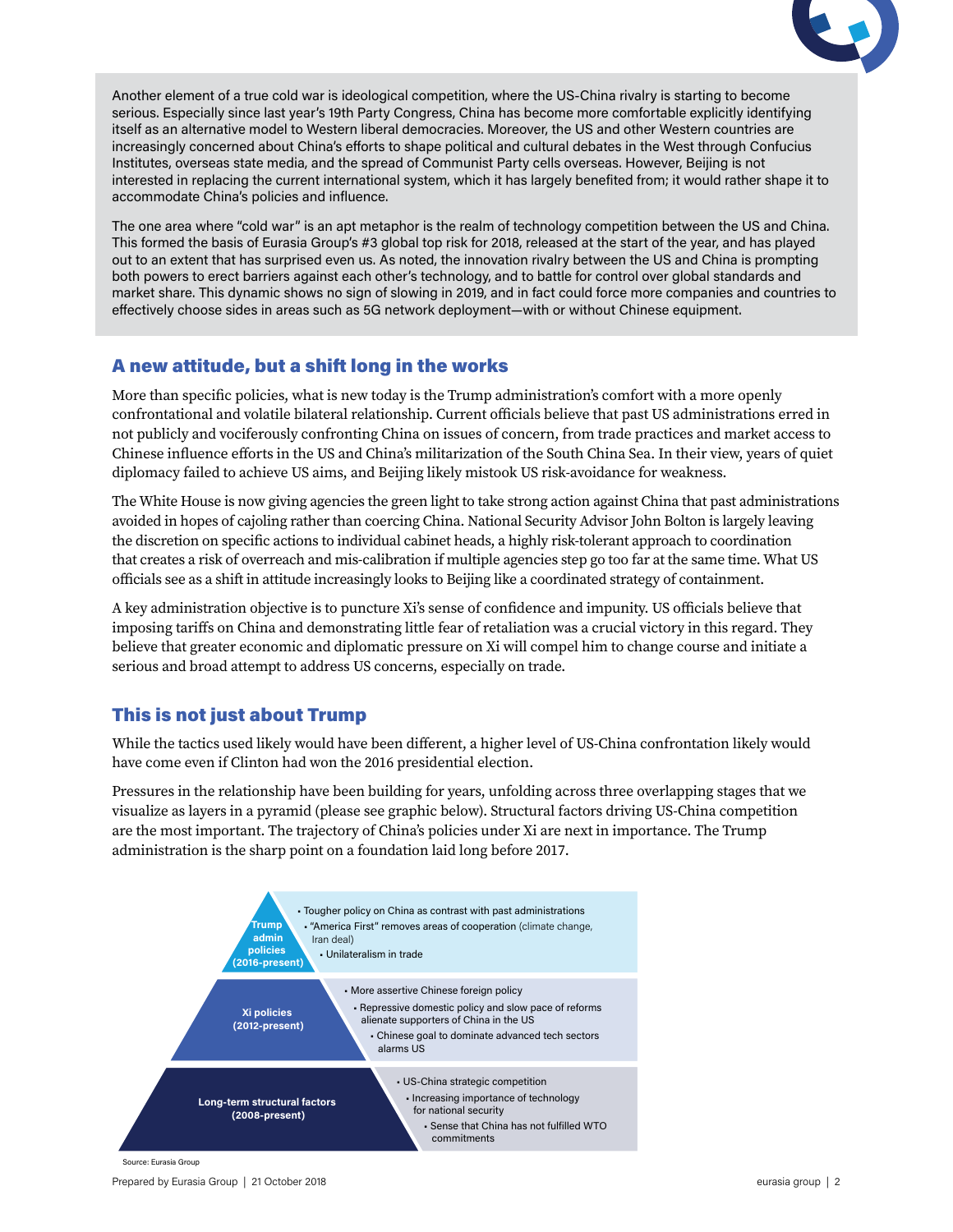

## **Structural drivers: Technology super-charges broadening competition**

The key structural driver of today's geopolitical tensions is China's growing power, both in absolute terms and relative to the US, since the global financial crisis. The two countries now compete head-to-head across multiple dimensions: economic heft, diplomatic influence, innovation and advanced technology leadership, and military supremacy in Asia. They also compete across geographies, with the US increasingly worried about China's influence in Latin America and Africa. Recognizing China's rise does not imply the countries are caught in the so-called Thucydides Trap that makes war between a rising and declining power inevitable; nuclear deterrence remains in place, while China's rise will for the most part be deliberate and Trump will be averse to foreign ventures.

A second structural driver is the emergence of technology as a critical—even existential—concern, for reasons of economic competitiveness and national security. The contest in fields such as semiconductors, advanced manufacturing, and cloud services is at the center of the current Section 301 tariff dispute and will continue to play out through non-tariff barriers (such as investment restrictions) even if an eventual settlement on tariffs is reached. The potential for advanced emerging technologies like artificial intelligence (AI) and quantum computing to be game-changers in both commerce and military supremacy means that innovation will be a constant area of competition as long as the countries view them as zero-sum arenas.

Third, the blurring of technology and national security concerns is eroding what had been the key structural factor mitigating competition: the increasing integration of the US and Chinese economies. Both countries increasingly view integrated supply chains in areas such as semiconductors as a strategic vulnerability and are making efforts where possible to undo these links. In the US, the Pentagon has stepped up this year as a key player in the US debate over supply chain security, recently assuming a higher profile following the unconfirmed report in Bloomberg BusinessWeek about China's alleged hardware hack of US chips made in China. In China, the near-death experience of ZTE at the hands of US export controls earlier this year has crystallized fears of dependence on the US for critical technologies, fueling Xi's drive to develop "self-reliance" in areas such as semiconductors.

Finally, the US and other key trading partners are deeply frustrated with some of the consequences of China's accession to the WTO in 2001. Policymakers believe China has used loopholes to sidestep restrictions in areas like forced technology transfer and subsidies to state-owned enterprises. The US administration also views the WTO is ill-equipped to deal with these problems given China's unique features—the pervasive role of the state and party in its economy—and its growing leverage in international organizations. These factors breed deep skepticism about the ability of the multilateral system to effectively manage Chinese policies.

### **Xi's agenda is hardening competition with the US, and it is here to stay**

Since Xi rose to power in 2012, his core policy agenda has fueled tensions further, including by isolating key US constituencies that favor a cooperative relationship.

First, Xi's economic policies have marginalized the US business community—the most important pro-China constituency in US politics—through weak support for liberalization and foreign investment and a penchant for ambitious industrial policies such as the Made in China 2025 initiative and the National AI Plan.

Second, Xi's tightening of the domestic political environment in China has dismayed civil society groups--human rights activists, other NGOs, and academics—and their supporters in Congress. Xi's latest crackdowns on the Uighur population in Xinjiang and on Christian organizations, and his campaign to remove "Western influences," have left Americans feeling less optimistic about engaging with China. His emphasis on "party control" in all spheres of China is also fueling concern that Chinese organizations in the US—from companies to Confucian institutes—are arms of Beijing.

Third, Xi's advocacy of a more assertive role for China on the global stage has exacerbated US concerns over geopolitical competition with China:

• In economic diplomacy, Xi seeks to extend China's soft power through the Belt and Road Initiative.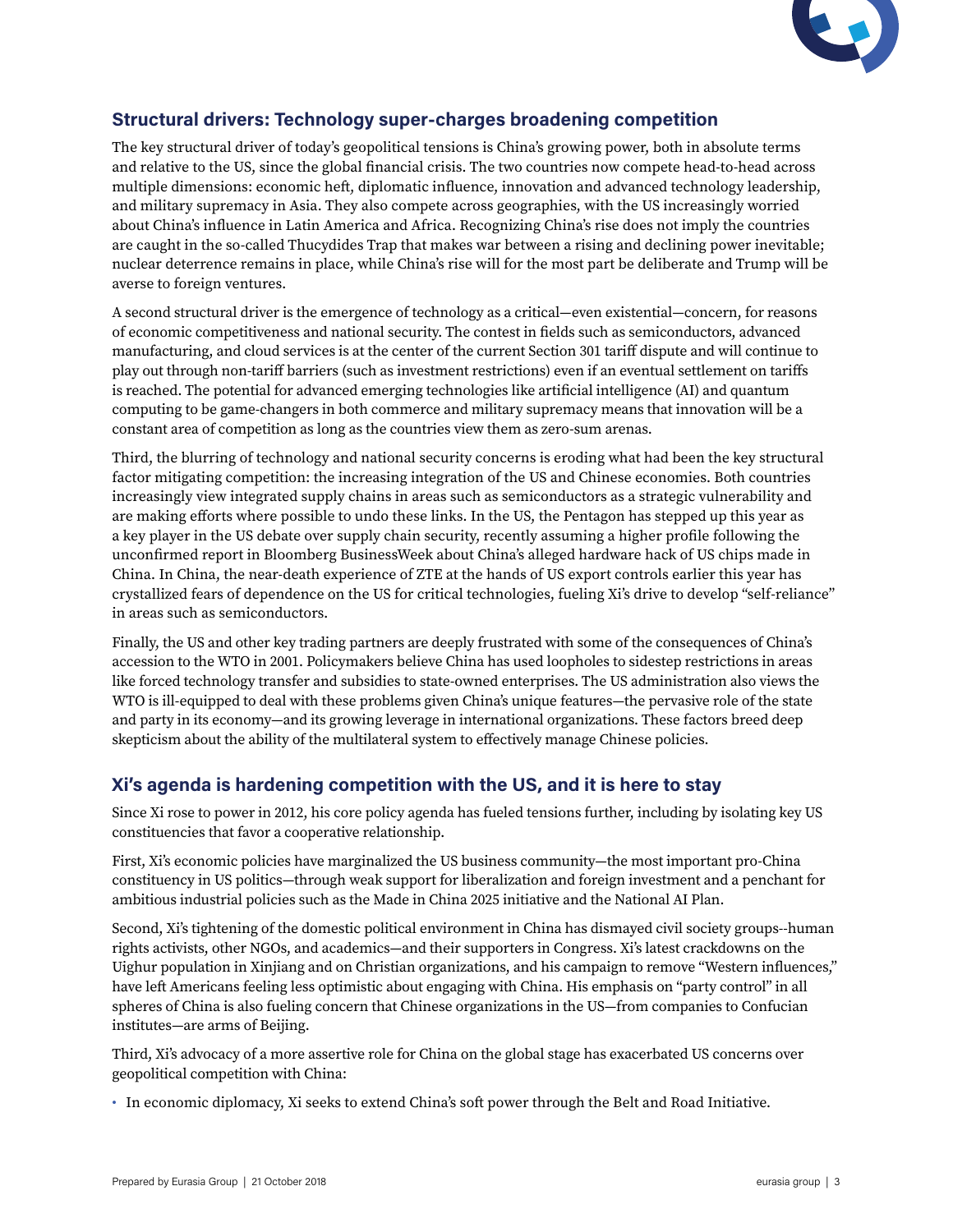

- In military affairs, he has alarmed US defense planners with his militarization of islands in the South China Sea and his ambitions to project force outside of the immediate region, including through a military base in Djibouti and ports throughout the Indian Ocean.
- Xi's willingness at the 19th Party Congress last October to explicitly hold out China as an alternative model for developing countries is now adding ideological competition with the US to this already heady mix.

Finally, Xi's consolidation of power and his move earlier this year to remove term limits for the role of president, signaling that he will likely stay in office until at least 2027, is compounding the above concerns. US officials see few checks on Xi's power or internal factors that will lead him to change course, meaning that the US needs to increase external pressure on Xi to alter the trajectory of China's policies.

#### **The Trump factor**

Trump represents a wild card when it comes to geopolitical competition with China, given his lack of concern for traditional areas of global leadership, including safeguarding the liberal international order. He has certainly not signed on to the idea of a new cold war, or to the costs of supporting allies that this approach would entail for the US, and he is hardly animated by concerns over China's human rights abuses. Trade is his first priority. Moreover, Trump is a deal-maker, and he will be in search of an agreement. But his threshold for a "good deal" is far higher than it was at the Mar-a-Lago meeting with Xi in early 2017, the high point of US-China relations in the Trump era.

Similarly, Trump's style of personal diplomacy favors a working relationship with and respect for strong leaders such as Xi. As North Korea shows, Trump is susceptible to superficial understandings. US officials admit that when Trump and Xi next meet—likely at G20—there is no guarantee that he will not agree to Chinese proposals that run against the advice of his counselors.

However, the balance of factors driving Trump and US policy suggest a continued willingness to push the envelope with China in 2019.

First, the deeper structural drivers previously mentioned have a momentum that will often outweigh Trump's proclivities. Any administration would need to respond to issues such as China's militarization of the South China Sea, especially when such moves are highly visible to Congress and the broader public. So even if an agreement on tariffs comes within reach, an assortment of other wedge issues will continue to drive the US and China apart. It will be difficult to deal with trade in isolation.

Second, Trump's disdain for multilateralism reduces the need for cooperation with China on other matters, enabling his hawkish foreign policy team to take a more aggressive approach. Trump cares little about the global challenges—climate change, the health of the multilateral trading system, the Iran nuclear deal—that sometimes led former president Barack Obama and his predecessors to pull their punches with China.

For Trump, cooperation with China is largely limited to North Korea, and the administration has concluded that China will continue to work with the US, at least to a minimally acceptable degree, because of its own interest in avoiding US sanctions or a US military strike on Kim Jong-un's regime.

Third, the hardline "containment" faction is on the rise in the administration. Its leaders are Bolton and top trade adviser Peter Navarro. The pro-deal faction is led by Treasury Secretary Steven Mnuchin. Trump's views most closely align with USTR head Robert Lighthizer, a pragmatist who runs closer to the hardline group. Lighthizer is open to an eventual deal if it includes deep concessions from China but is also perfectly content to keep tariffs in place indefinitely and force US companies to remove parts of their supply chains from China; Lighthizer, like Navarro, believes that these supply chains give Beijing too much leverage over US companies and represent a strategic vulnerability. US bureaucratic politics and Trump's evolving views will be key.

Fourth, US domestic politics will continue to push Trump toward a tough approach on China. He believes that tariffs on China are a winning political strategy. That could change if the economic costs of tariffs mount steeply over the next year. It is also possible that Trump will try to tag China as a scapegoat for any Republican losses (given his recent charges of China's interference in US politics) and use the bilateral tensions to distract from domestic political and legal troubles.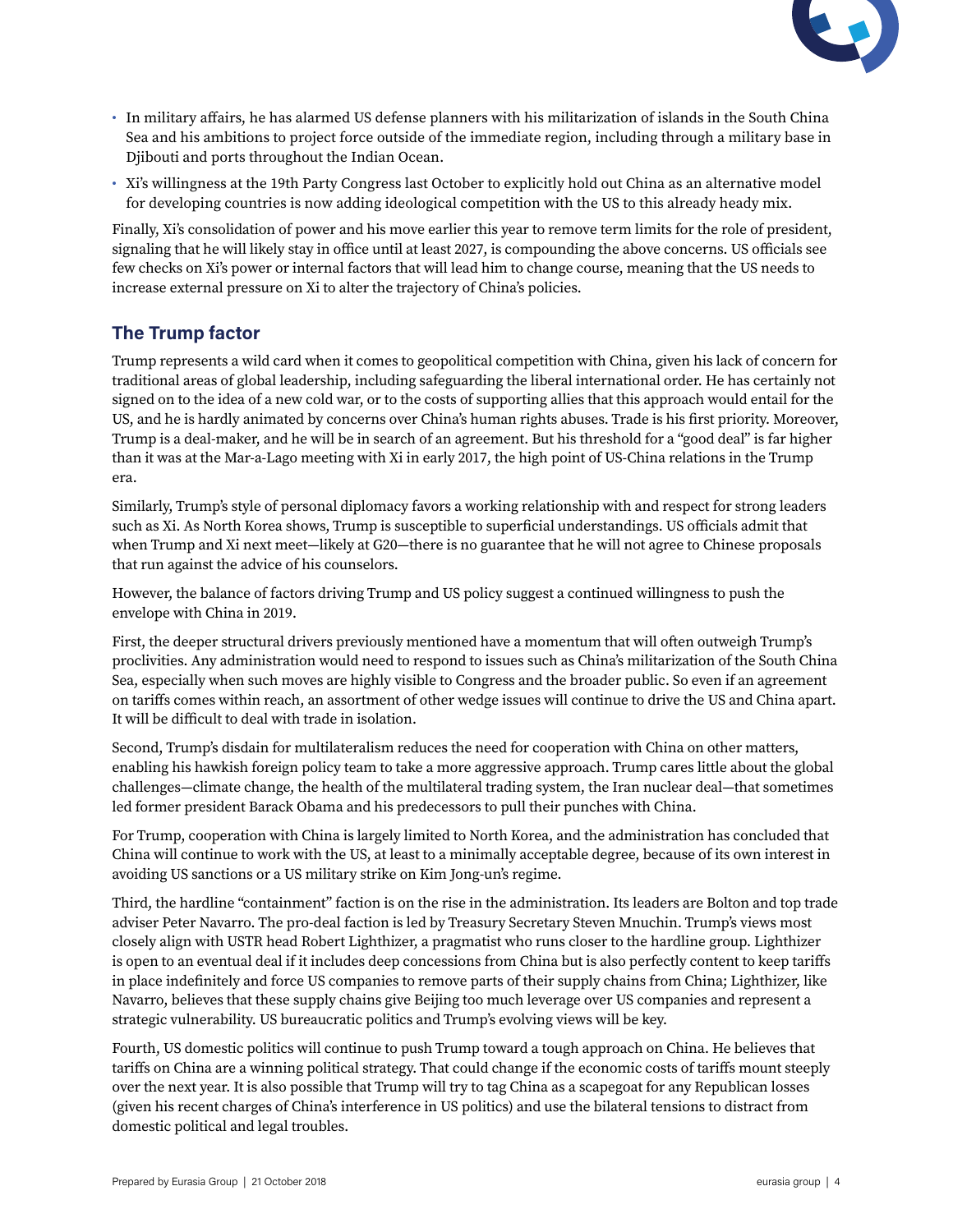

More importantly, Trump is constrained by the broad bipartisan support for standing up to China, especially on matters of national security. Trump discovered the depth of this sentiment when his decision to save ZTE in mid-May led to fierce blowback from both parties in Congress. In the longer term, most Democrats will likely also advocate for a tougher stance against China, meaning there may be little advantage for Trump in conciliation as he heads towards a reelection campaign in 2020.

# Difficult choices for Xi and for China

Beijing is deeply worried by the shift in the US approach and is searching for the appropriate response.

The more hostile tone from the US is daily validating views within Chinese policy circles that Washington seeks to "contain" China. But Beijing is not ready to translate this suspicion into action and to formally shift towards an openly confrontational relationship with the US. Doing so poses unacceptably high risks for China, especially with economic growth slowing. Beijing prefers a status quo approach of engagement as it bides its time.

The political stakes are very high for Xi, who faces a difficult balancing act. Xi has based his consolidation of power on the premise that he needs it to carry out the "Chinese dream" of a strong country and advanced economy. He has played up China's military expansion, and his own role as "commander in chief," as part of his personal propaganda campaign. All of this will make it difficult for Xi to back down when challenged by the US on sensitive foreign policy issues such as Taiwan and the South China Sea, both of which Beijing regards as "core interests."

At the same time, Xi is under increasing scrutiny in China for his assertive approach to the US, which critics blame for unnecessarily exacerbating tensions. These critics are largely outside the core party elite, which remains loyal to Xi, but growing numbers of senior officials will react with alarm if there are signs that China is close to outright conflict with the US. The trade war will add considerable economic pressure to China in 2019, further complicating his job of maintaining confidence in his leadership.

The balance of factors suggests that Xi will favor a policy of relative restraint, as long as it does not look like abject surrender to the Trump administration. This means that he will continue to try to find ways to mend relations with the US, and explore a trade deal, including though his personal relationship with Trump. Chinese diplomats are likely to try to defuse US/Western concerns with some of China's policies, including influence in US politics, treatment of Uighurs, and the debt sustainability issues associated with the Belt and Road Initiative. But Xi will not reverse course on highly visible issues, including Taiwan, South China Sea, and some core aspects of China's innovation and industrial policies, leaving these as continued sources of friction.

### Outlook for 2019

The Trump administration has signaled a new approach to China and is unlikely to back down. Over the next year, we expect the US to continue to challenge China with actions on a variety of fronts outside trade (please see text box on next page).

The critical question for 2019 is where the new equilibrium in the relationship will settle and when or whether the two sides can resume some level of productive engagement. Both will try to satisfy their strategic and domestic political objectives by showing resolve but will need to do so within acceptable risk tolerances. Our basecase is that the US and China will avoid a serious foreign policy crisis or military confrontation, but the overall relationship will continue to deteriorate.

The key variable here is on the US side—the relatively loose coordination within the Trump administration. There is a danger that, with US agencies treating this period as open season on China, they will collectively overreach and provoke a sharper-than-expected response from China.

Broader tensions buttress our call that a lasting settlement on trade and investment is possible in the first half of 2019, but not probable (please see Eurasia Group special report: Tariff dispute will escalate through the first half [of 2019](https://eurasiagroup.sharepoint.com/sites/EGClientPortal/PublishingImages/Pages/Admin/Publishing-Console/1809 US China Special Report FINAL.pdf), 27 September 2018). We expect new rounds of measures absent Chinese concessions as the US ups tariffs from 10% to 25% on \$200 billion in Chinese exports in January 2019. There is also a 45% chance that Trump will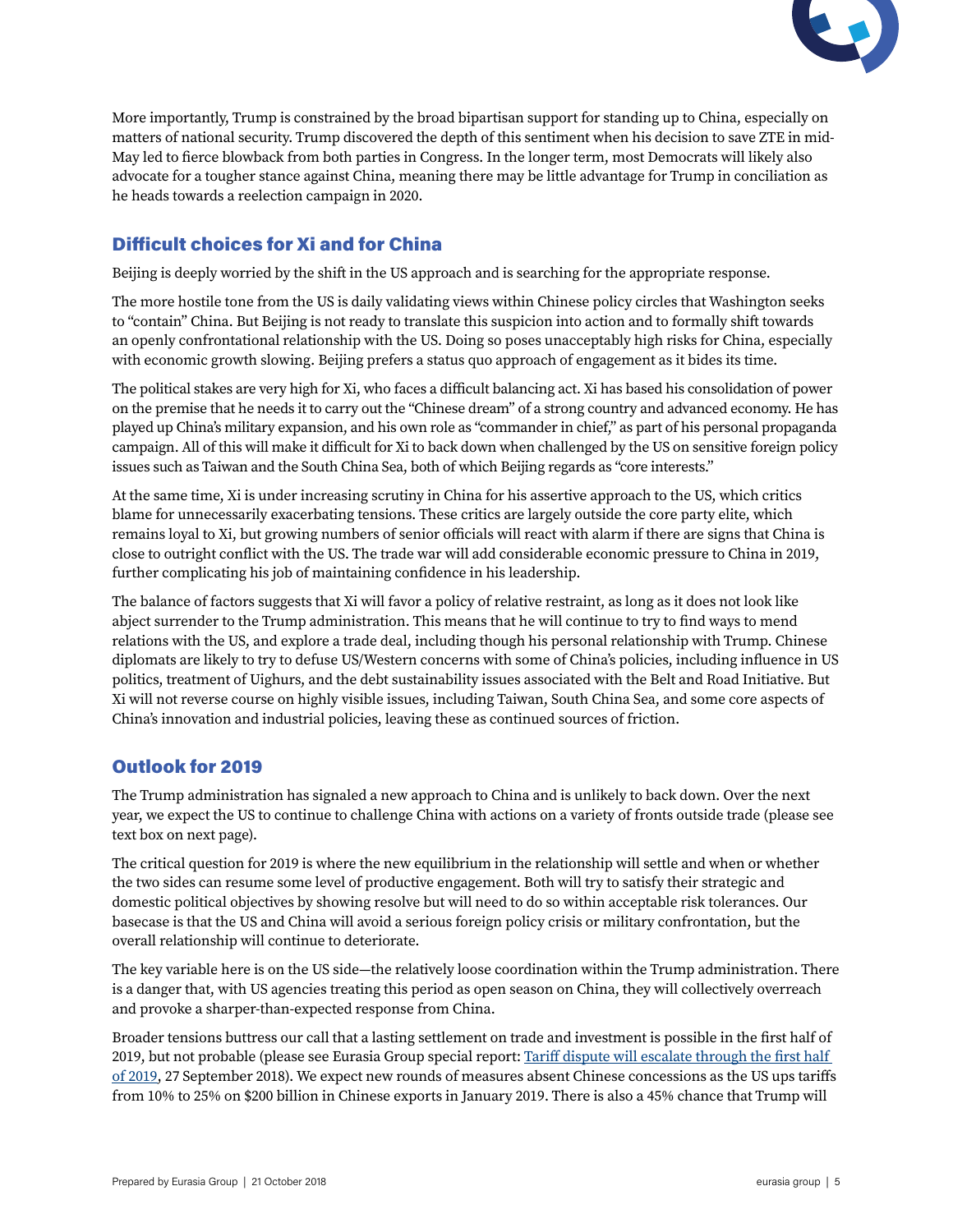

# Foreign policy and national security

- **• Naming-and-shaming China** for influence and espionage operations in the US. The Trump administration will continue to charge China with trying to undermine Republican prospects in the midterm elections, though it is difficult now to determine whether such claims are credible or designed instead to deflect pressure from Robert Mueller's investigation.
- **• Stepping up the pace of freedom of navigation operations** in the South China Sea, and deliberately testing China's red lines in areas where the US feels international law is on its side.
- **• Demonstrating public support for the Tsai administration** in Taiwan.
- **• Challenging China's economic diplomacy** through continued critiques of the Belt and Road Strategy, and through stepped up US efforts through the proposed US International Development Finance Corporation (pending as legislation and likely to be signed by the president).
- **• Sanctioning Chinese entities** if Beijing substantially reduces cooperation over either North Korea or Iran in sanctions enforcement.
- **• Considering sanctions against named Chinese officials for human rights abuses** against Christian or Muslim groups. Increasing numbers of US officials are calling for sanctions against Chinese officials involved in a major re-education campaign in Xinjiang, for example.



- Exerting formal and informal pressure on US companies to **separate ICT supply chains**, particularly in high-tech sectors, from operations in China. This may include further tariffs and quiet pressure on US firms to consider moving major portions of critical supply chains, particularly those with substantial US military equities.
- A steady ratcheting up of **restrictions on technology transfer** via investment reviews under the new CFIUS legislation, and the building out of a potentially sweeping export control regime. Over time this could essentially exclude all Chinese investment in US high-tech sectors, and prevent US companies from starting new or expanding existing joint ventures in China involving technology transfer of critical or "foundational" technologies. This effort will irk Beijing in part because it is directed squarely at Made in China 2025, and it will complicate negotiations to open up key sectors of the Chinese economy that are part of US demands related to the Section 301 investigation.
- **• New executive actions against China's leading telecommunications equipment suppliers**, Huawei and ZTE, including a pending executive order that would grant the Commerce Department the power to declare an economic emergency and bar US carriers from buying Chinese equipment. The Department of Justice is also considering action against Huawei related to violations of Iran sanctions, akin to the case that generated the ZTE denial order. The White House, meanwhile, has asked government agencies to devise options for limiting Chinese company involvement in 5G more broadly.
- **• Considering further restrictions on Chinese student and professional visas** in the US in sensitive technology sectors, such as semiconductors, AI, telecommunications, and biotechnology. Any new restrictions will likely be directly tied to Made in China 2025.
- **• Encouraging like-minded allies,** particularly in the EU, to take similar actions against Chinese investment in high-tech sectors, and restrict certain categories of technology transfers to Chinese firms. This effort already includes exerting further pressure on allies to formally ban Chinese equipment suppliers from 5G networks.
- **• Considering new government and military procurement rules** that could bar Chinese components further back in critical supply chains. Recent Bloomberg reports alleging Chinese military involvement in coercing subcontractors of a US computer board company to include malicious hardware are fueling supply chain concerns.